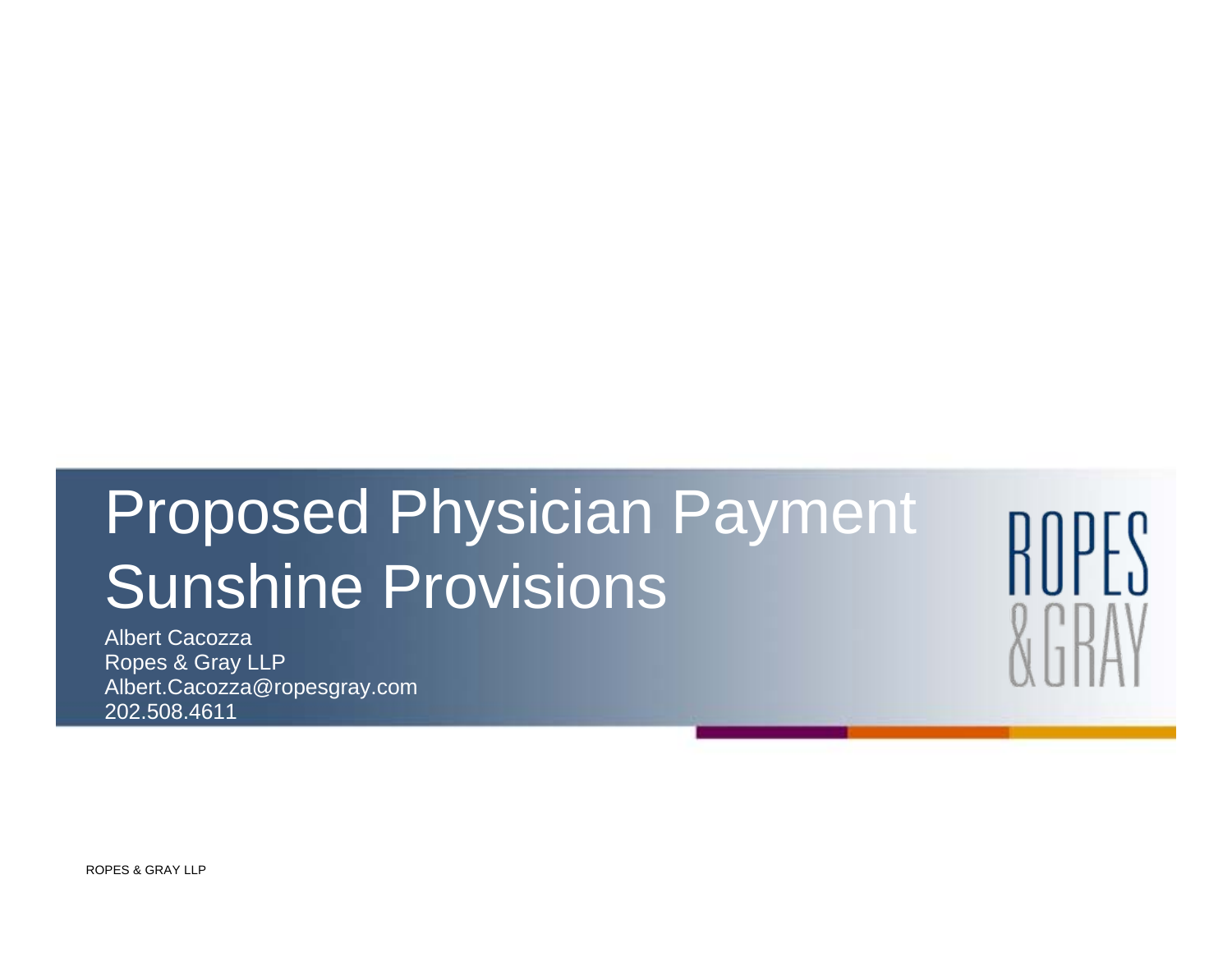# Agenda

- Background
	- Media Attention
	- Efforts by Senators Grassley and Kohl
	- Industry Response Efforts
- The Proposed Act
	- Senate
	- House
- Preemption of Existing State Laws
- Predictions for the Future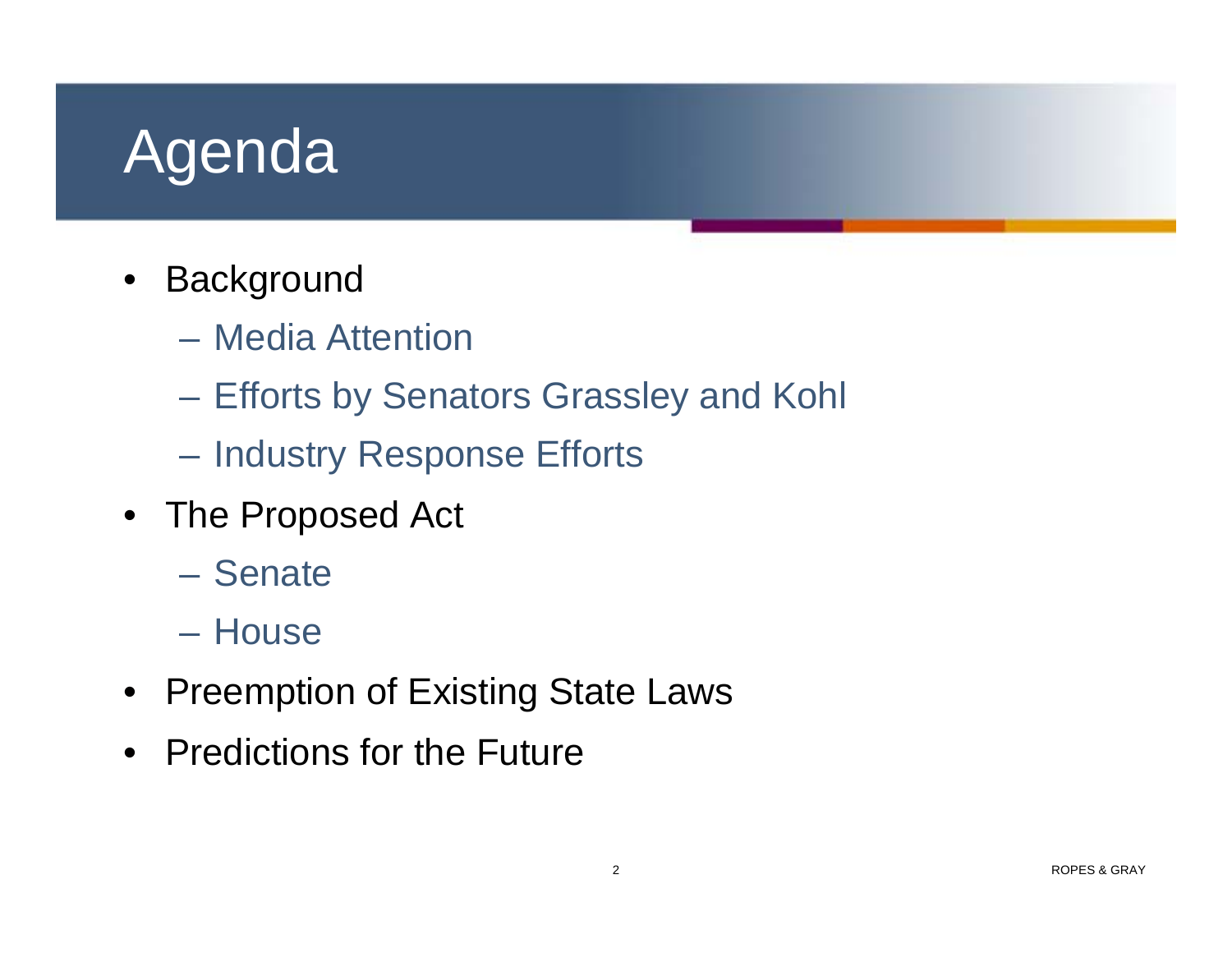### Background: Media Attention

- Starting in May 2007, the New York Times highlights in a series of articles and editorials the issue that payments to physicians by manufacturers can potentially create conflicts of interest, raising public awareness.
- The New York Times, now joined by other media sources, continues to follow the issue today including an article as recently as last week.
- The issue is becoming part of the popular culture.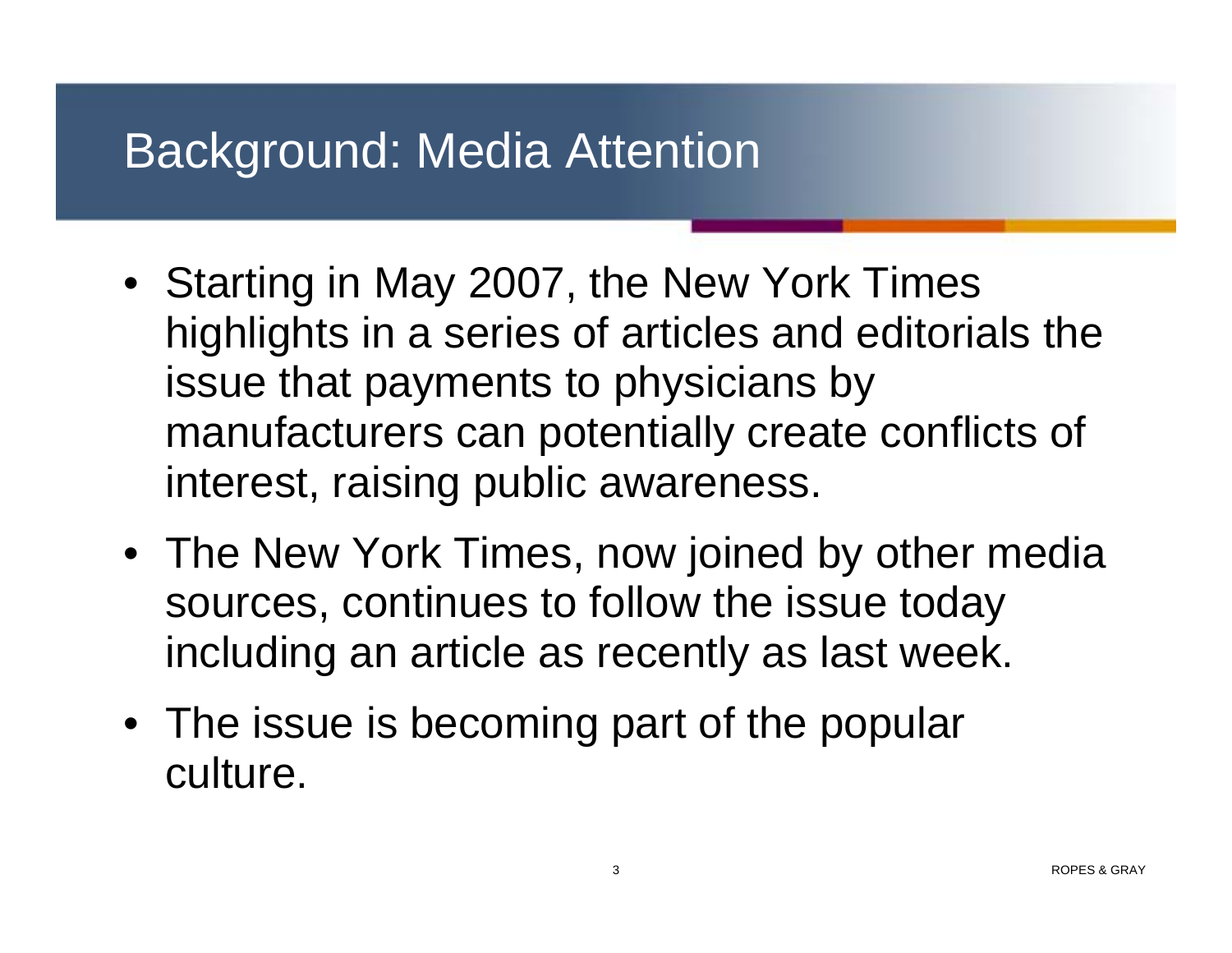### Background: Legislation Proposed by Grassley and Kohl

- September 6, 2007: Physician Payment Sunshine Act of 2007 (S.2029) introduced by Senators Grassley and Kohl. The legislation would require pharmaceutical and medical device manufacturers to report certain payments made to physicians or their employers.
- Senators Grassley and Kohl conducted investigations that revealed potential conflicts of interest in the relationships between physicians and drug and device manufacturers. The 110<sup>th</sup> Congress took no action on the bill.
- January 22, 2009: Senators Grassley and Kohl reintroduced the Physician Payment Sunshine Act (S.301).
- The proposed Act has been incorporated into both the Senate health reform bill (America's Healthy Future Act of 2009, S.1796, section 4101) and the House-passed health reform bill (Affordable Health Care for America Act, HR.3962, section 1451).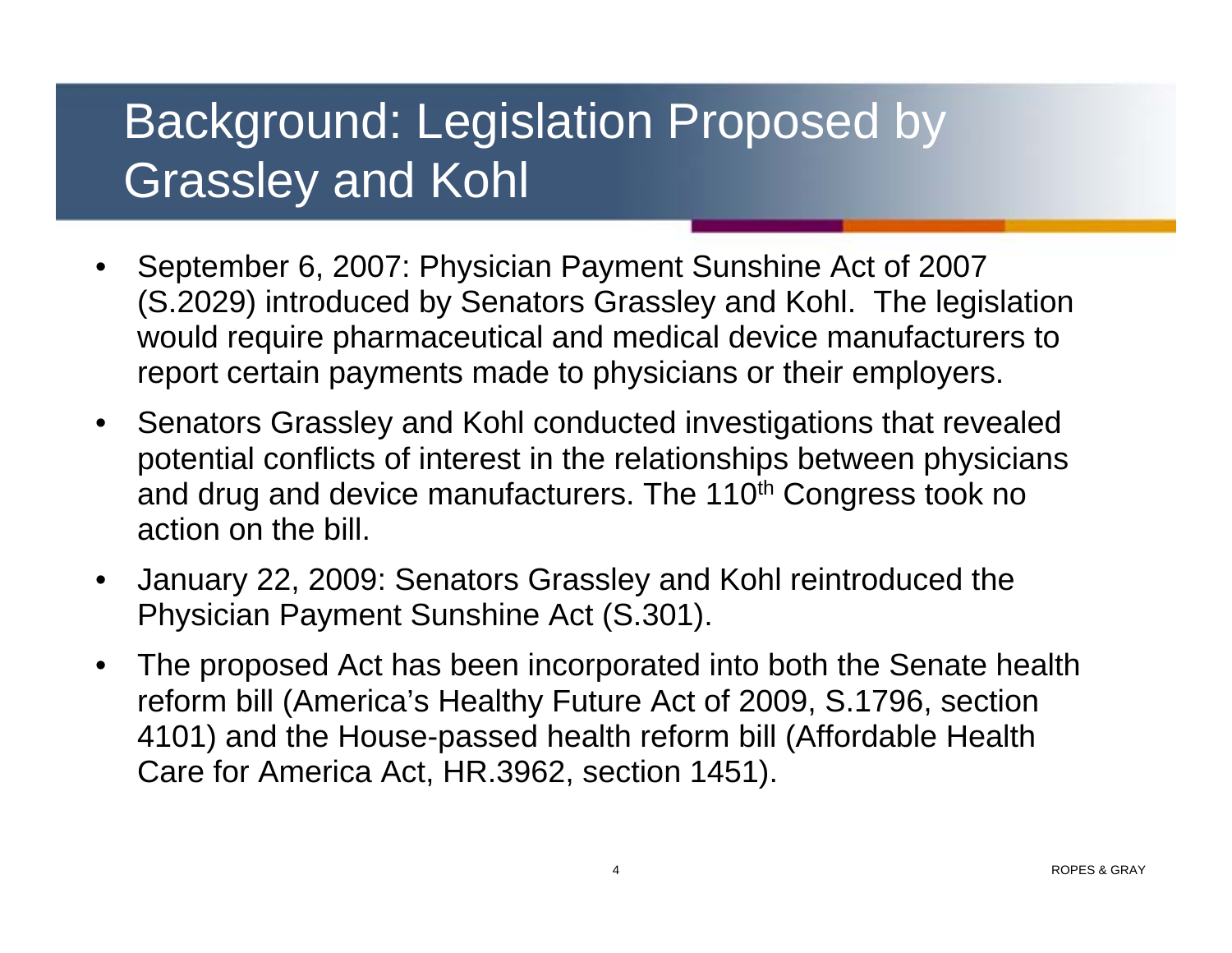### Background: Industry Response

- Voluntary/Mandatory Reporting Efforts: Despite initial reservations about the move toward transparency, industry trade associations have endorsed the Sunshine Act.
- Many drug and medical device manufacturers are now reporting or are planning to publicly report payments to physicians. For example, Merck and Eli Lilly have just filed their initial reports in the last few weeks.
- While some companies have done this as part of a mandatory obligation under a CIA, including a number of medical device companies, this movement has been largely voluntary.
- A growing number of states have passed their own physician payment disclosure laws (DC, ME, MA, VT, MN, WV). Manufacturers have already collected this type of information to comply with state laws.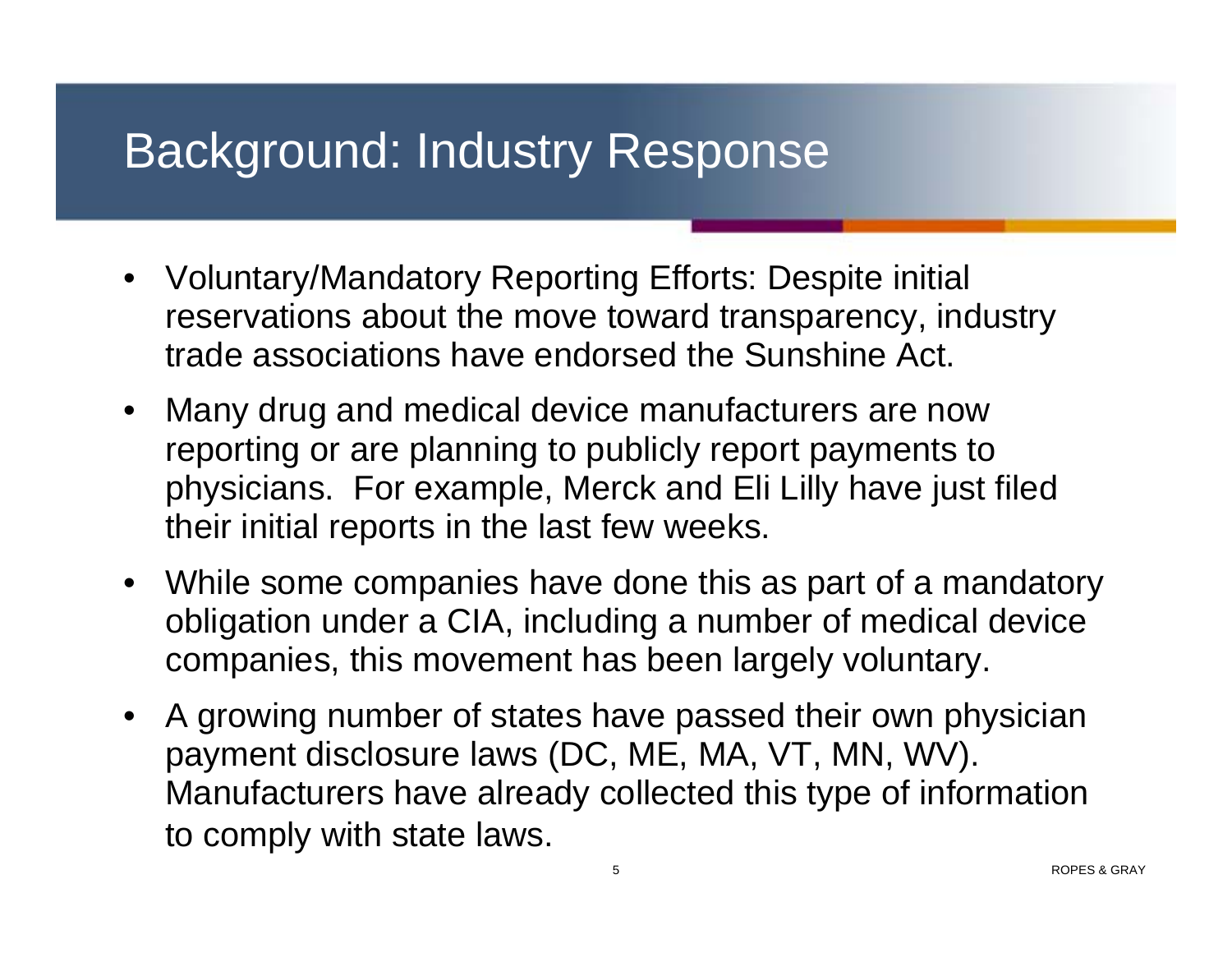- On January 22, 2009, Senators Grassley and Kohl reintroduced an amended Physician Payment Sunshine Act (S.301).
	- Notable Revisions:
		- S.301 preempts state law, except to the extent that state law requires reporting of additional information not covered by federal law. S.2029 did not address preemption.
		- S.301 requires annual disclosures; whereas, S.2029 required quarterly.
- The proposed Act has since been rolled into both the House and the Senate health care reform bills.
- The principles overlap in each proposal, but certain distinctions remain.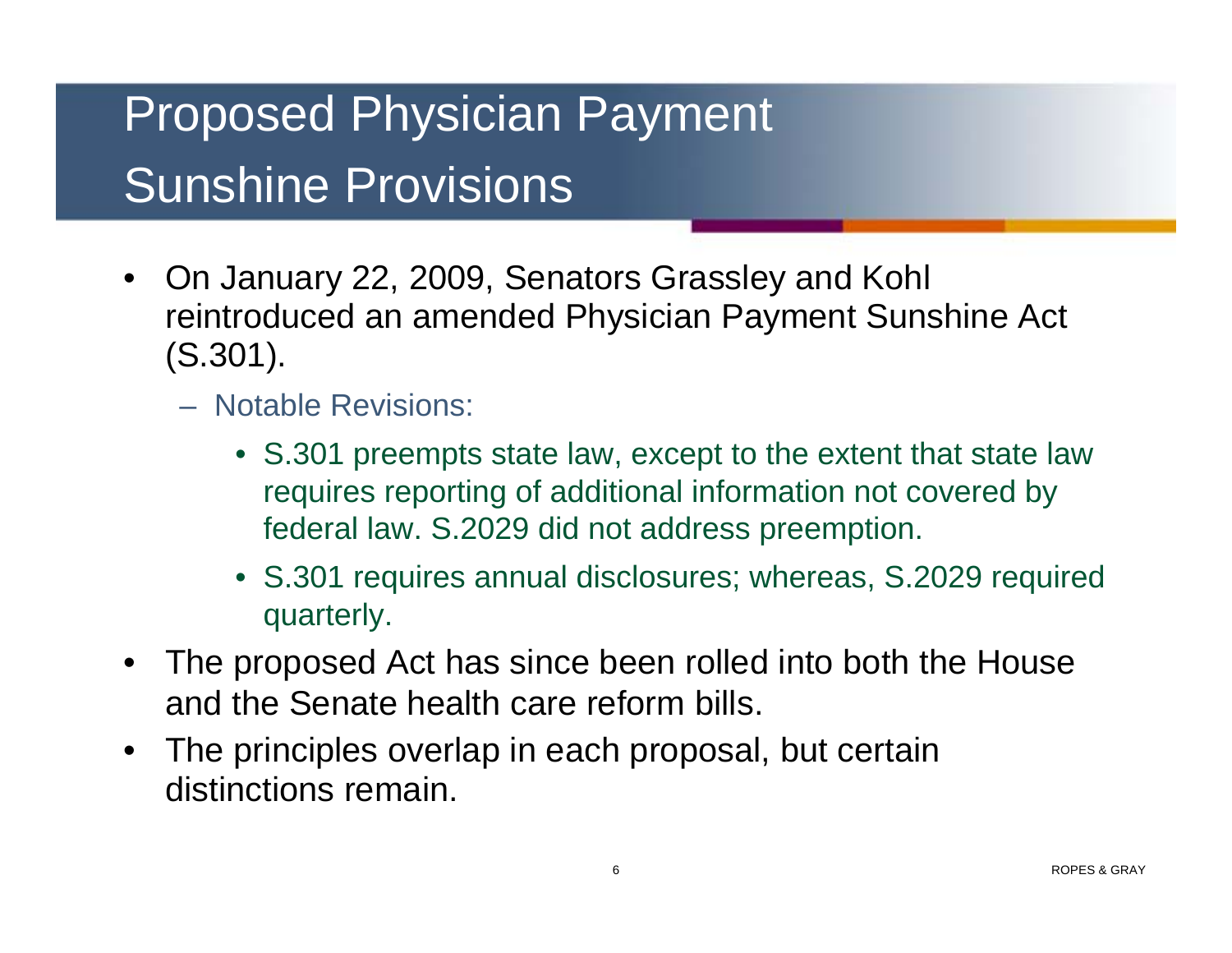| Law                  | <b>Affordable Health Care for America Act</b><br>(House Bill)                                                                                                                                                                                                                                                                                                                                                                                                                                                                                                                                                                                                                                 | <b>America's Healthy Future Act of 2009</b><br>(Senate Bill)                                                                                                                           |
|----------------------|-----------------------------------------------------------------------------------------------------------------------------------------------------------------------------------------------------------------------------------------------------------------------------------------------------------------------------------------------------------------------------------------------------------------------------------------------------------------------------------------------------------------------------------------------------------------------------------------------------------------------------------------------------------------------------------------------|----------------------------------------------------------------------------------------------------------------------------------------------------------------------------------------|
| Scope of<br>Coverage | Pharmaceutical, medical device, biologics, and medical supply<br>manufacturers and distributors (not including wholesale<br>pharmaceutical distributors). (all disclosures)<br>Hospitals or other health care entities (not including Medicare<br>Advantage organizations) and group purchasing organizations<br>(reporting of physician ownership interests only)                                                                                                                                                                                                                                                                                                                            | Pharmaceutical, medical device, biologics, and medical<br>supply manufacturers (all disclosures).<br>Group purchasing organizations (disclosure of ownership<br><i>interests only)</i> |
| Covered<br>Recipient | •Physicians & physician practices;<br>•Prescribers of a covered drug, device, biological, or medical<br>supply;<br>·Pharmacies and pharmacists;<br>•Health insurance issuers, group health plans, or other entities<br>offering a health benefits plans, including employees;<br>·Pharmacy benefit managers, including employees;<br>•Hospitals;<br>•Medical schools;<br>•Sponsors of CME;<br>•Patient advocacy or disease specific groups;<br>•Organizations of health care professionals;<br>·Biomedical researchers,<br>• Group purchasing organizations.<br>Payments or gifts at the request of or on behalf of a covered<br>recipient must be disclosed as if made to recipient directly | Physicians and teaching hospitals.<br>Payments or gifts at the request of or on behalf of a covered<br>recipient must be disclosed as if made directly to the covered<br>recipient     |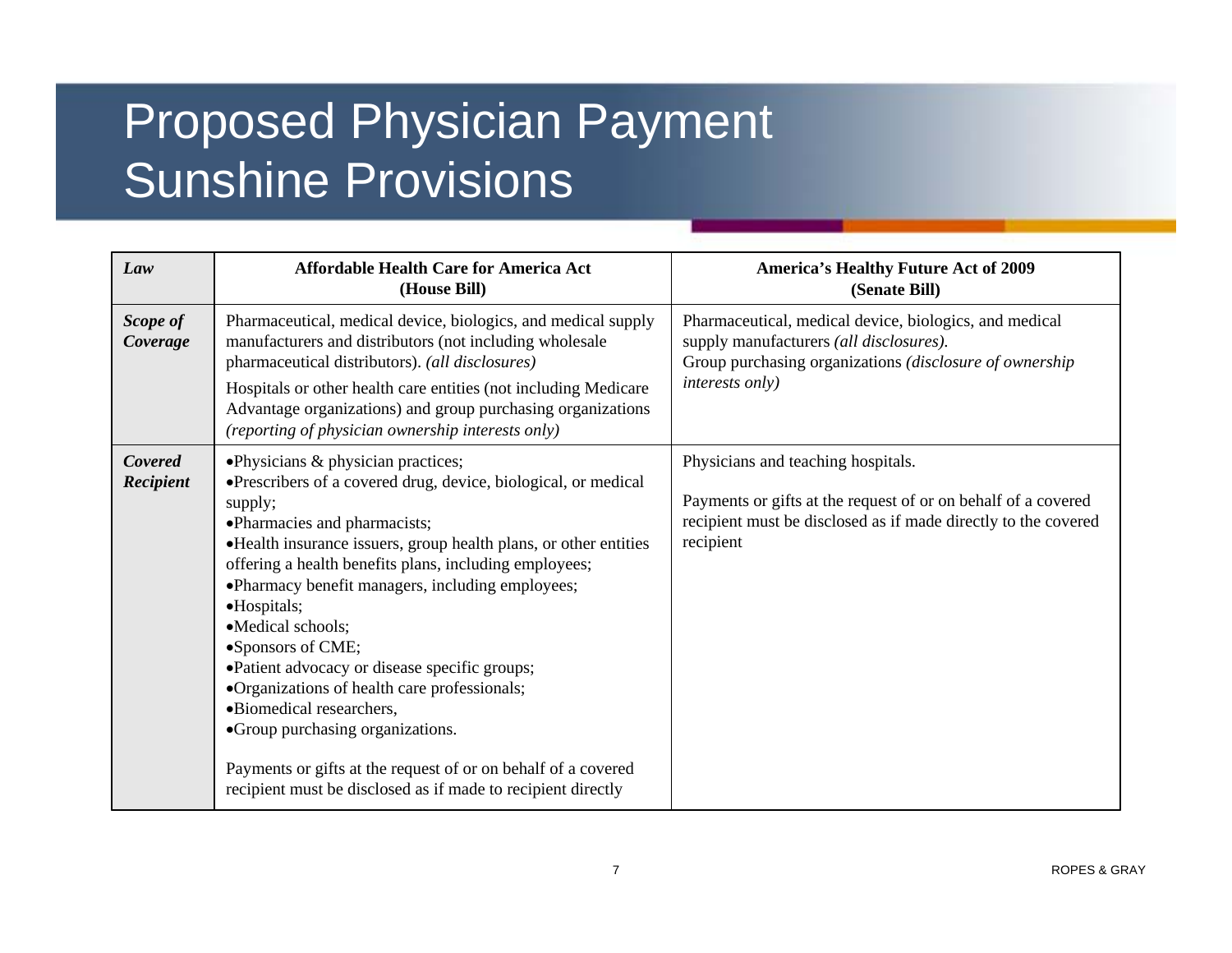| Law                                                    | <b>Affordable Health Care for America Act</b><br>(House Bill)                                                                                                                                                                                                                                                                                                                                                                                                                                                                                                                                                                                                                                                                                                                                     | <b>America's Healthy Future Act of 2009</b><br>(Senate Bill)                                                                                                                                                                                                                                                                                                                                                                                                                                                                                                                                                                                                                                                                                                                                            |
|--------------------------------------------------------|---------------------------------------------------------------------------------------------------------------------------------------------------------------------------------------------------------------------------------------------------------------------------------------------------------------------------------------------------------------------------------------------------------------------------------------------------------------------------------------------------------------------------------------------------------------------------------------------------------------------------------------------------------------------------------------------------------------------------------------------------------------------------------------------------|---------------------------------------------------------------------------------------------------------------------------------------------------------------------------------------------------------------------------------------------------------------------------------------------------------------------------------------------------------------------------------------------------------------------------------------------------------------------------------------------------------------------------------------------------------------------------------------------------------------------------------------------------------------------------------------------------------------------------------------------------------------------------------------------------------|
| <b>Disclosures</b>                                     | Any payment over \$5, including payments made in connection<br>with:<br>·Gifts, food, or entertainment;<br>•Travel;<br>·Honoraria;<br>•Research funding or grants;<br>• Education or conference funding;<br>•Consulting fees, including speaking fees;<br>·Ownership or investment interests, including dividends and other<br>profit distributions; and<br>•Royalties or license fee.<br>Additionally, annually manufacturers, distributors, and group<br>purchasing organizations, must provide information on physician<br>ownership in the entity (including ownership by immediately<br>family) including amount invested, value of the interest, and other<br>payments made to the physician. Hospitals and health care<br>entities will also be asked to provide physician ownership data. | Any payment over \$10 (unless the aggregate annual payments to the<br>recipient exceeds \$100, in which case all payments) including<br>payments made in connection with:<br>•Consulting fees and<br>•Compensation for services other than consulting;<br>·Honoraria;<br>·Gifts, entertainment, and food;<br>$\bullet$ Travel:<br>•Education:<br>•Research or grants;<br>•Charitable contribution;<br>• Royalty or license or Ownership interest/investment; and<br>•Faculty or speaker at medical education program.<br>Additionally, annually manufacturers and applicable group purchasing<br>organizations must provide information on any physician ownership in<br>the entity (including ownership by immediate family).                                                                          |
| <b>Exceptions</b><br>to Required<br><b>Disclosures</b> | •Payments worth less than \$5;<br>•Trial loan of a covered device for 90 days or less;<br>•Items or services provided under a contractual warranty;<br>•In-kind items for charity care;<br>•Mutual fund payments;<br>·Discounts and rebates;<br>•Transfers of value where recipient is a patient and not acting in a<br>professional capacity;<br>• Payments based on direct employment at the manufacturer.<br>•Payments to physician for services to manufacturer's employees,<br>including related to self-insured plans;<br>•Indirect payments for services through another entity for<br>purposes other than marketing where the identity of the recipient<br>is not known.                                                                                                                  | •Payments or transfers of \$10 or less, unless the aggregate annual<br>payments to the recipient amount exceed \$100;<br>•Loan of a covered device for 90 days or less to permit evaluation;<br>•Items or services provided under a contractual warranty;<br>•In-kind items for charity care;<br>•Mutual fund payments;<br>·Discounts and rebates;<br>•Transfers of value where recipient is a patient;<br>• Patient educational materials;<br>•Payments made to a physician who is also a licensed non-medical<br>professional, if the payments is solely related to non-medical services;<br>•Payments to physician for services to manufacturer's employees;<br>• Payments to a physician for services related legal proceeding.<br>• Payments to a physician for services related legal proceeding. |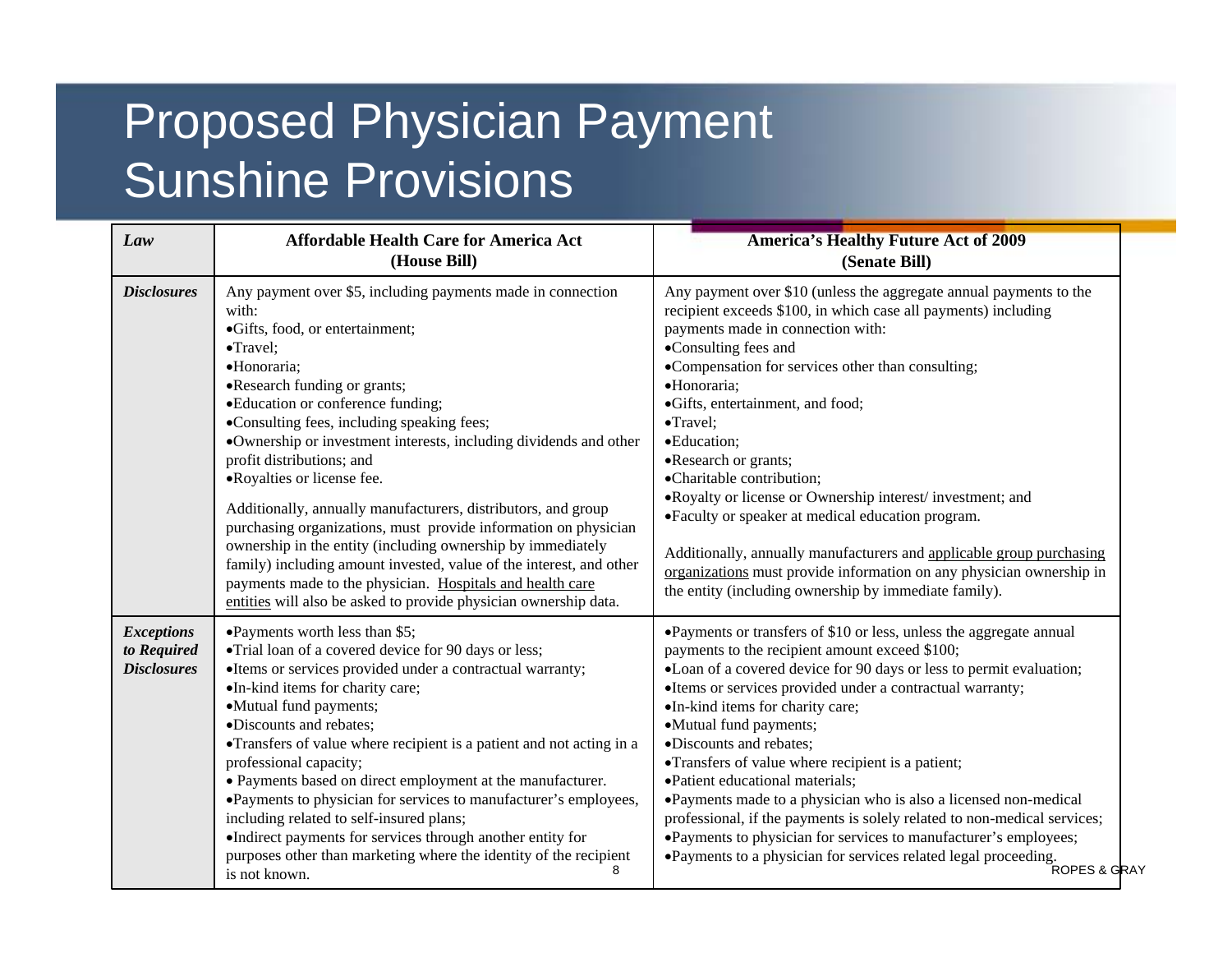| Law                                                                                               | <b>Affordable Health Care for America Act</b><br>(House Bill)                                                                                                                                                                                                                                                                                                                                                                                                                                                                                                                                                        | <b>America's Healthy Future Act of 2009</b><br>(Senate Bill)                                                                                                                                                                                                                                                                                                                                                                                                                                                                     |
|---------------------------------------------------------------------------------------------------|----------------------------------------------------------------------------------------------------------------------------------------------------------------------------------------------------------------------------------------------------------------------------------------------------------------------------------------------------------------------------------------------------------------------------------------------------------------------------------------------------------------------------------------------------------------------------------------------------------------------|----------------------------------------------------------------------------------------------------------------------------------------------------------------------------------------------------------------------------------------------------------------------------------------------------------------------------------------------------------------------------------------------------------------------------------------------------------------------------------------------------------------------------------|
| <b>Special Rules</b><br>for Clinical<br><b>Trials and</b><br><b>Product</b><br><b>Development</b> | Reporting of payments in connection with a clinical investigation may<br>be delayed until the first of: 1) the date the clinical trial is registered<br>with NIH or 2) two years after the date of payment.<br>Reporting of payments in connection with product development may<br>be delayed until the first of: 1) the date of product approval or<br>clearance or 2) two calendar years after the date such payment or other<br>transfer of value was made.                                                                                                                                                       | Reporting of payments in connection with clinical investigations<br>or product development agreements may be delayed until the first<br>of: 1) the date of the approval of the product; 2) four calendar<br>years after the date such payment or transfer of value was made.                                                                                                                                                                                                                                                     |
| <b>Special Rules</b><br>for Drug<br><b>Samples</b>                                                | Information related to drug samples must be reported, but will not be<br>made available outside of the DHHS.                                                                                                                                                                                                                                                                                                                                                                                                                                                                                                         | Information related to drug samples must be reported (through a<br>distinct reporting process), but will not be made available outside<br>of the DHHS.                                                                                                                                                                                                                                                                                                                                                                           |
| <b>Disclosed</b><br><b>Information</b>                                                            | •Recipient's name, business address, specialty, and NPI.<br>•Value and date of payment (other than a drug sample);<br>•Name of the related drug, device or supply, if applicable;<br>•Form of payment (cash, in-kind, stock or other ownership interest,<br>other. With respect to a drug sample, the name, number, date, and<br>dosage units of the sample).<br>•Nature of the payment*<br>• Aggregate amount of all payments or other transfers of value provided<br>by the manufacturer or distributor to covered recipients, including<br>payments and transfers of value whether or not individually disclosed. | •Recipient's name, Business address, and NPI (physicians only).<br>• Amount and date of payment;<br>•If the payment relates to marketing, education, or research<br>specific to a covered drug, device, biological, or medical supply,<br>the name of that product;<br>•Form of payment (cash, in-kind, stock or other ownership<br>interest, other);<br>• A description of the nature of the payment (i.e. consulting fees,<br>charitable contribution, etc.).<br>• Any other information that the Secretary deems appropriate. |
| <b>Effective</b>                                                                                  | Reporting required by March 31, 2011.<br>Information made public by September 30, 2011.                                                                                                                                                                                                                                                                                                                                                                                                                                                                                                                              | Reporting required by March 31, 2012.<br>Information made public by September 30, 2012.                                                                                                                                                                                                                                                                                                                                                                                                                                          |
| Confidentiality                                                                                   | Information is confidential until the date that the report is released to<br>the public. Upon release, it will be easily searchable on a website.                                                                                                                                                                                                                                                                                                                                                                                                                                                                    | Information is confidential until the date that the report is released<br>to the public. It will be easily searchable on a website.                                                                                                                                                                                                                                                                                                                                                                                              |

\* The House bill lacks clarity on this point. Section (a)(1)(B) does not specifically require manufacturers to report the nature of the payments, but section (c)(1)(B) contemplates that this information will be made public by the Secretary.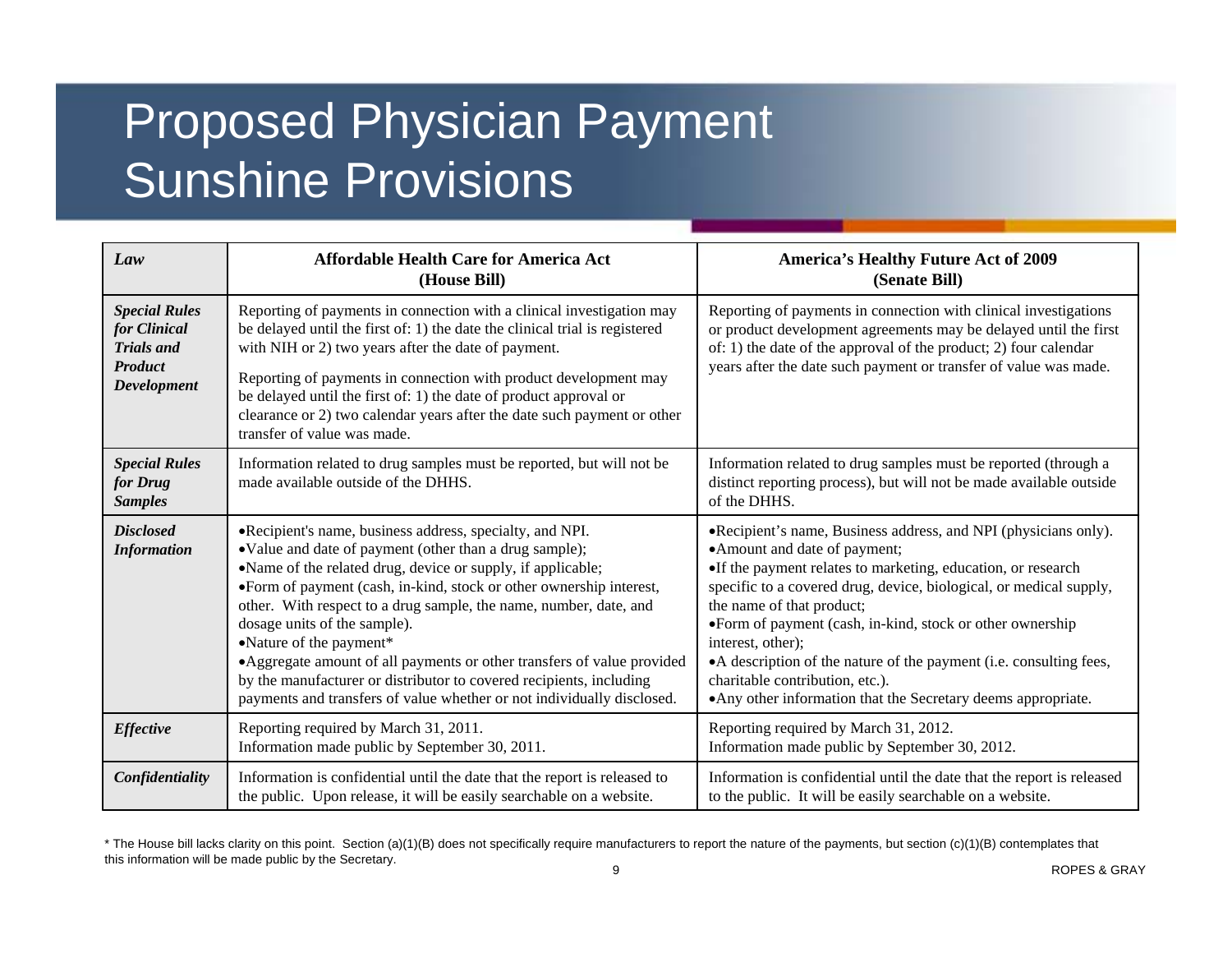### Proposed Physician Payment Sunshine Provisions: Reporting Entities

#### • House bill

- Pharmaceutical, medical device, biologics, and medical supply manufacturers and distributors (except wholesale pharmaceutical distributors) must make all disclosures.
- Hospitals or other health care entities (except Medicare Advantage organizations) and group purchasing organizations must report physician ownership only.

#### • Senate bill

- Pharmaceutical, medical device, biologics, and medical supply manufacturers must make all required disclosures.
- Group purchasing organizations must report physician ownership only.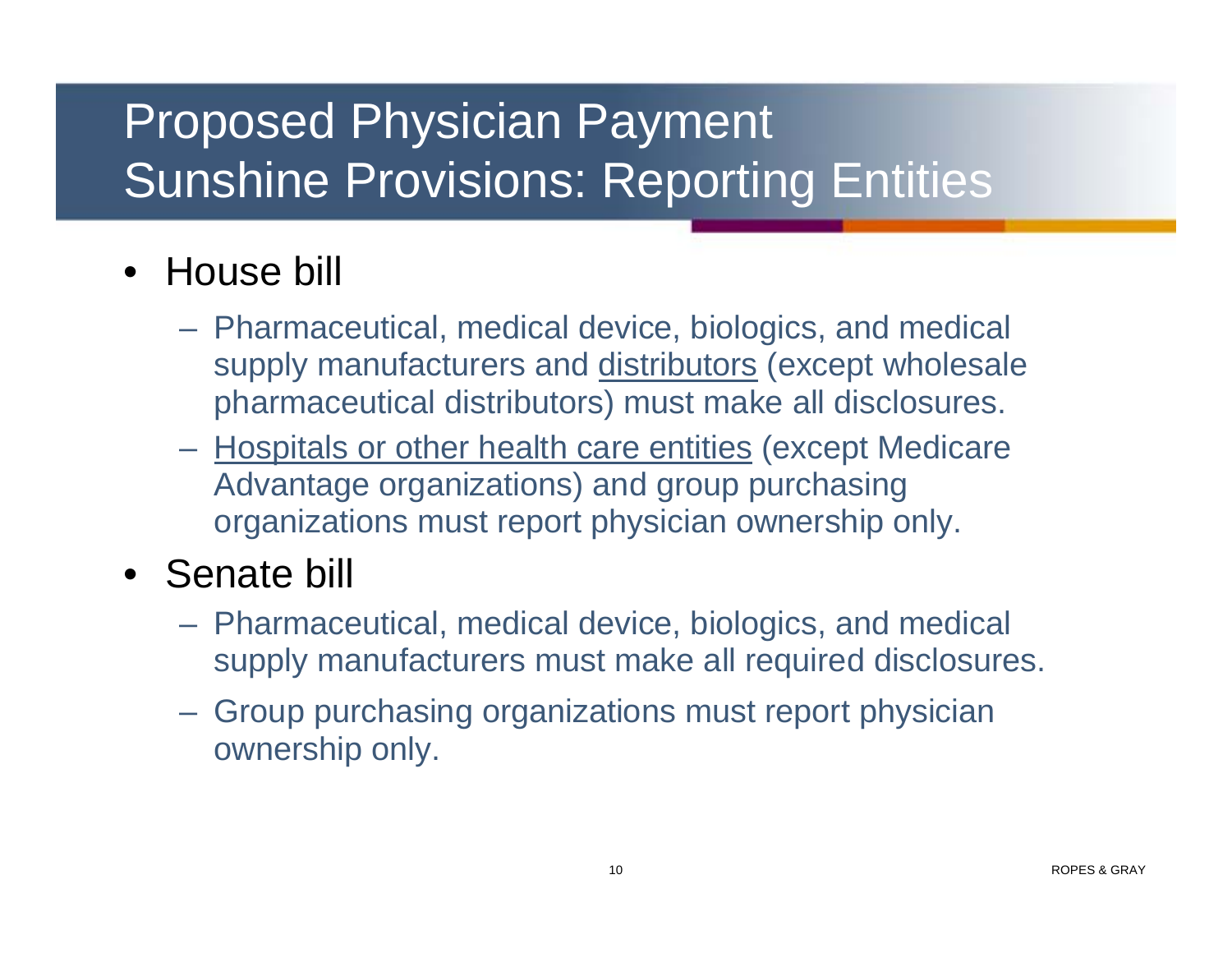### Proposed Physician Payment Sunshine Provisions: Covered Recipients

#### House bill

- Physicians, other prescribers, hospitals, pharmacists, pharmacies, medical schools, group purchasing organizations, health insurance issuers, biomedical researchers, and certain other health care entities and organizations
- Senate bill

– Physicians and teaching hospitals only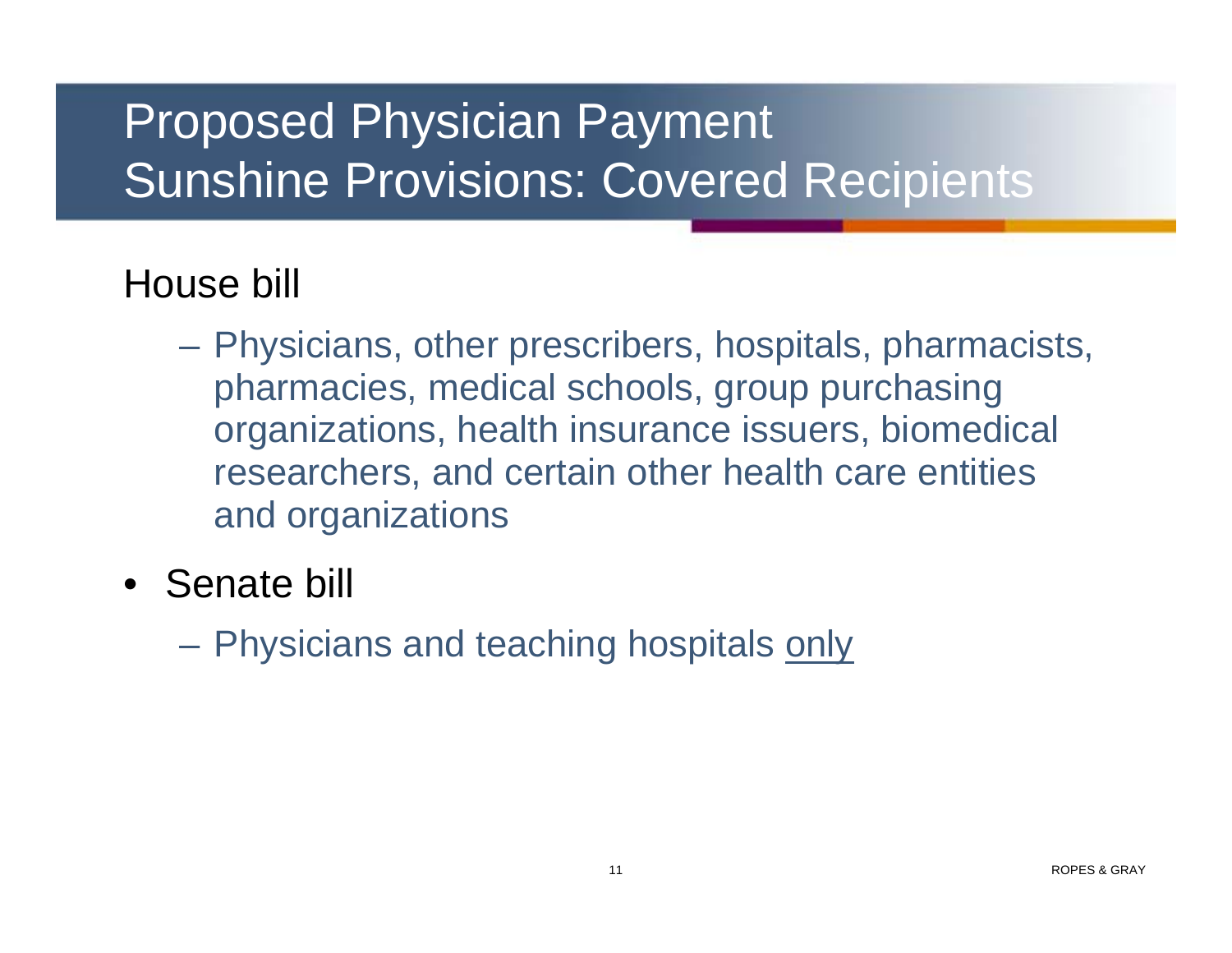#### Proposed Physician Payment Sunshine Provisions: Disclosures and Exceptions

- Both bills have broad reporting requirements. For example, both require reporting of gifts, food, travel, grants, consulting fees, and various other types of payments.
- Both bills also provide for a number of exceptions to the reporting requirement, including for *de minimum payments*, discounts, in-kind charity items, and other types of payments*.*
	- House bill exception for payments or transfers under \$5
	- Senate bill exception for payments or transfers of \$10 or less, unless the aggregate annual payments to the recipient amount exceed \$100
- Both bills also require disclosure of physician ownership interests.
	- House bill certain disclosures by group purchasing organizations, manufacturers, distributors, hospitals and other health care entities
	- Senate bill certain disclosures by manufacturers and group purchasing organizations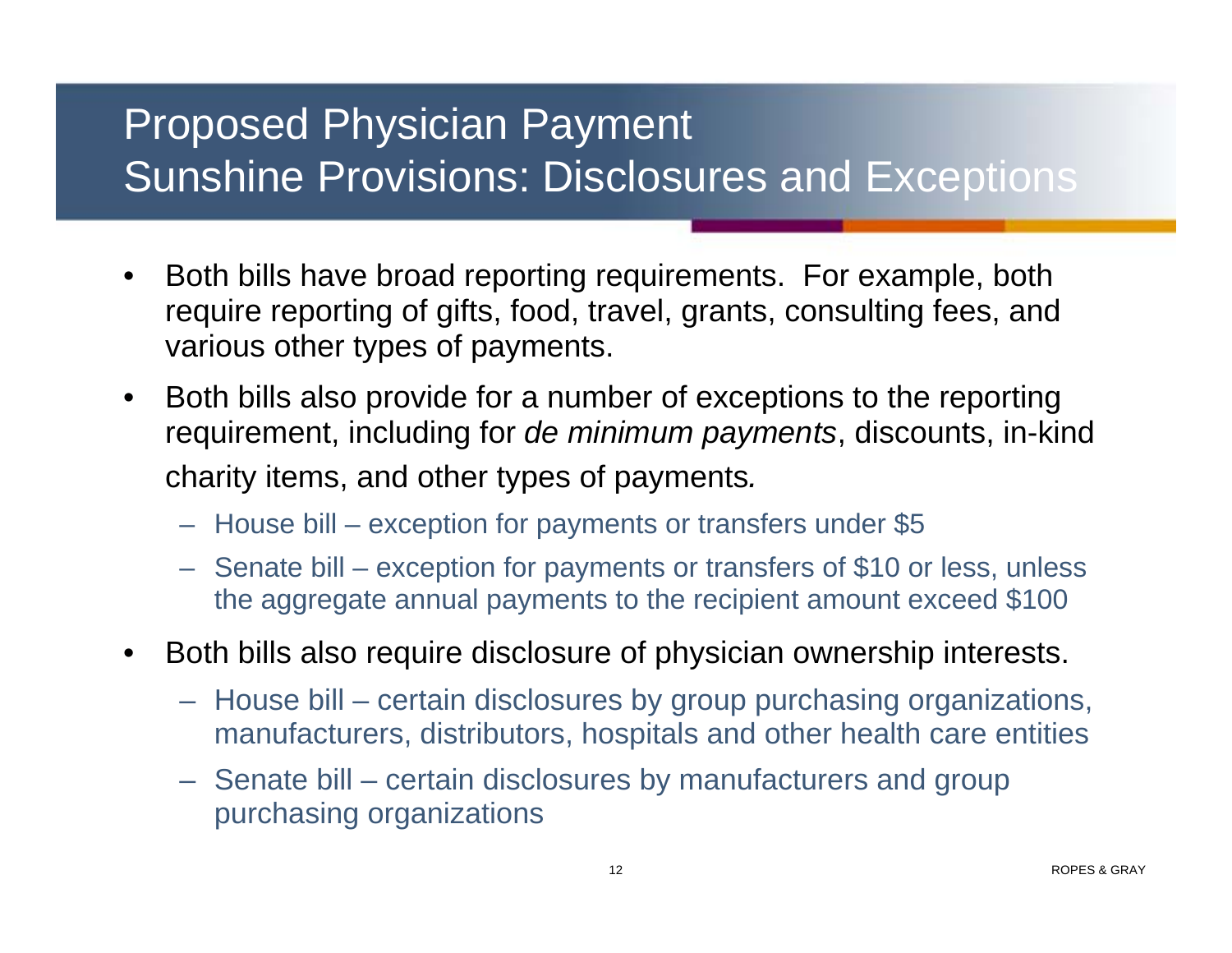#### Proposed Physician Payment Sunshine Provisions: Information to be Disclosed

Both the House bill and the Senate bill:

- •Recipient's name, business address, and NPI
- •Value and date of payment
- $\bullet$  Name of the related drug, device or supply, if applicable
	- In Senate bill, only report name of drug if payment relates to marketing, education, or research.
- $\bullet$ Form of payment (cash, in-kind, stock or other ownership interest, other)
- $\bullet$ Nature of the payment (e.g. consulting fees, charitable contribution, etc.)\*

House bill only:

- • Aggregate amount of payments provided by the reporting entity to covered recipients, including payments and transfers of value whether or not individually disclosed
- Recipient's specialty
- • \* Note: the House bill lacks clarity on whether the nature of the payment must be reported.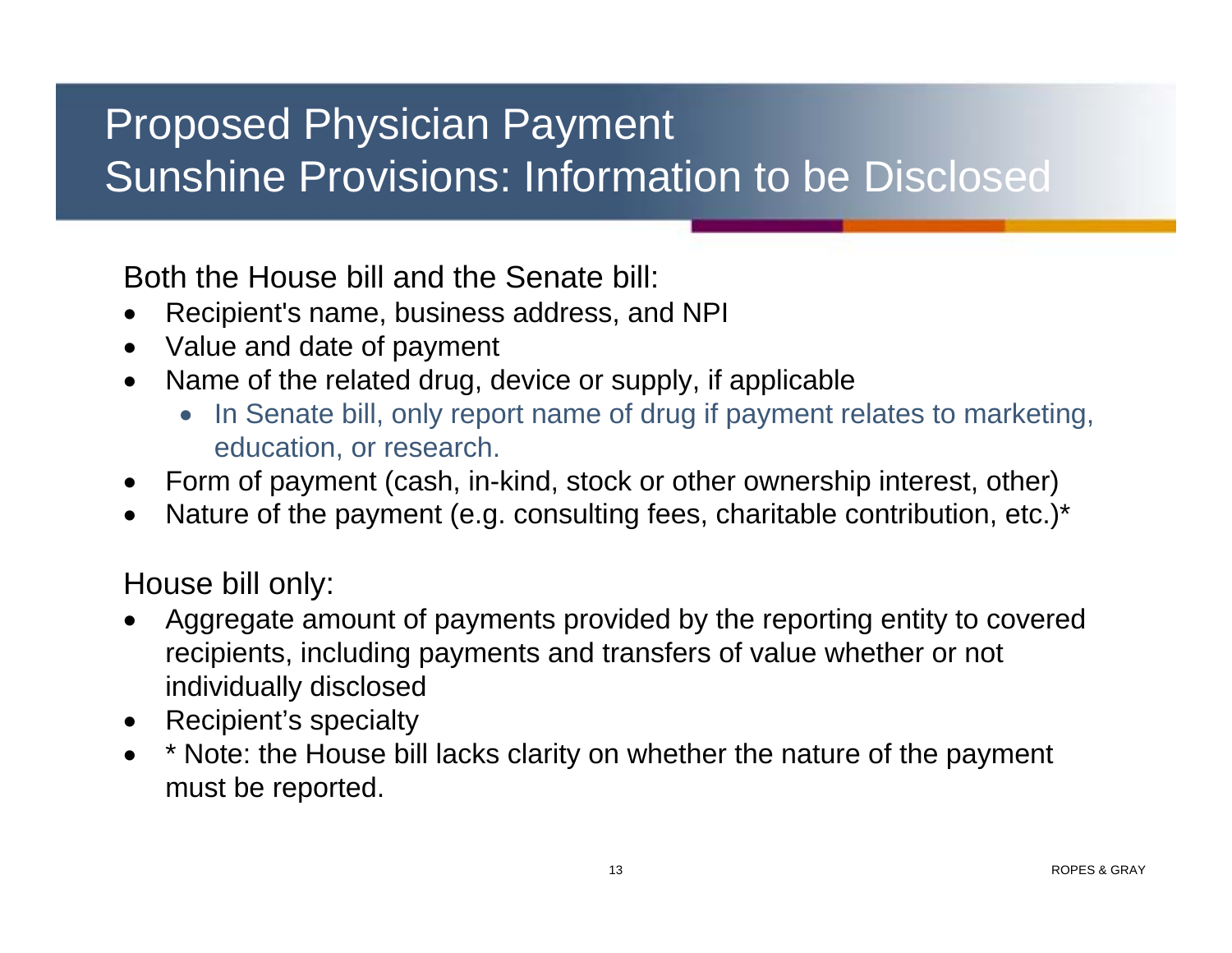### Proposed Physician Payment Sunshine Provisions: Effective Dates

- House Bill
	- Reporting required by March 31, 2011.
	- Information made public by September 30, 2011.
- Senate Bill
	- Reporting required by March 31, 2012.
	- Information made public by September 30, 2012.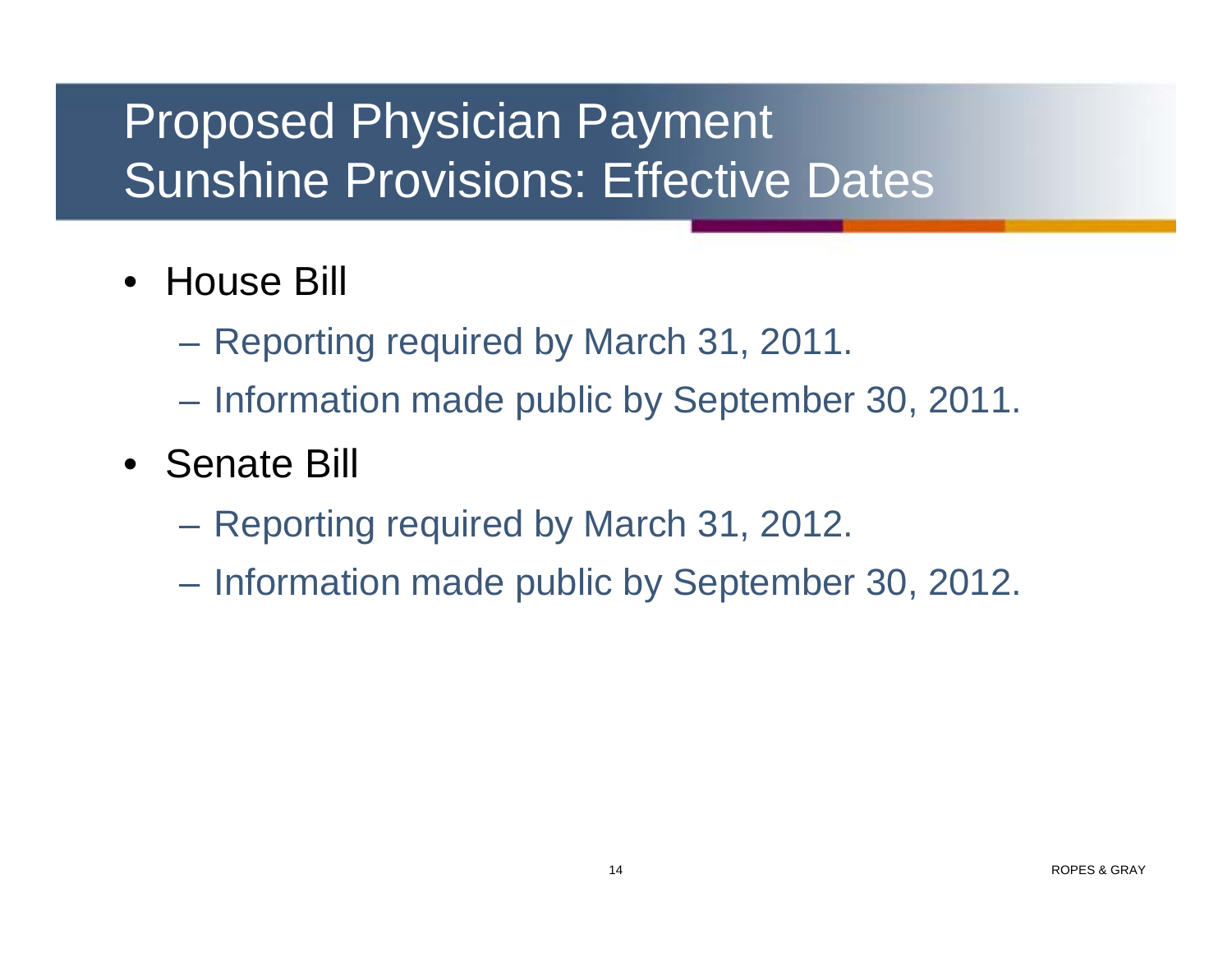## Proposed Physician Payment Sunshine Provisions: Penalties

- Both bills create CMP liability of \$1,000 to \$10,000 for each payment not reported on time and in accordance with regulations, up to an annual maximum of \$150,000.
- Both bills also create CMP liability of \$10,000 to \$100,000 for each payment knowingly not reported on time and in accordance with regulations.
	- The Senate bill imposes an annual maximum of \$1,000,000.
	- The House bill imposes an annual maximum of \$1,000,000 *or if greater,* 0.1% of the total annual revenues of the manufacturer.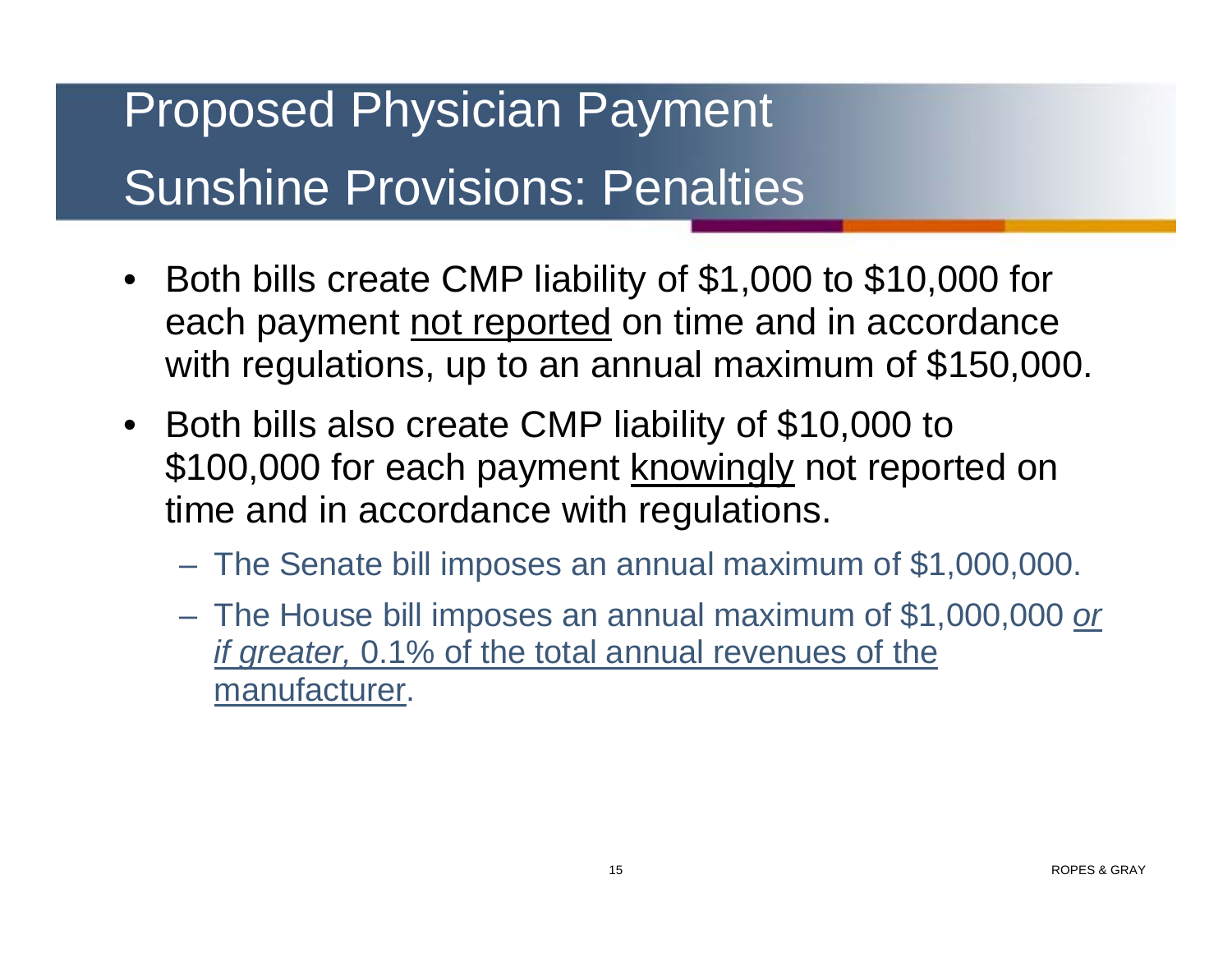### Proposed Physician Payment Sunshine Provisions: Preemption

- Under both bills, federal law would preempt state law, except to the extent that state law requires reporting of additional information not captured by federal law.
	- Except that the Senate bill would preempt a state law that requires reporting more detailed than the \$10 de minimus/\$100 aggregate reporting requirement, and
	- The House bill would preempt a state law the requires reporting more detailed than a \$5 transfer of value.
- States would also not be prohibited from collecting the same type of information for public health purposes.
- The House bill explicitly permits states to collect information in connection with legal proceedings.
- The House bill also gives the state attorneys general enforcement power where the Secretary declines to bring an action.